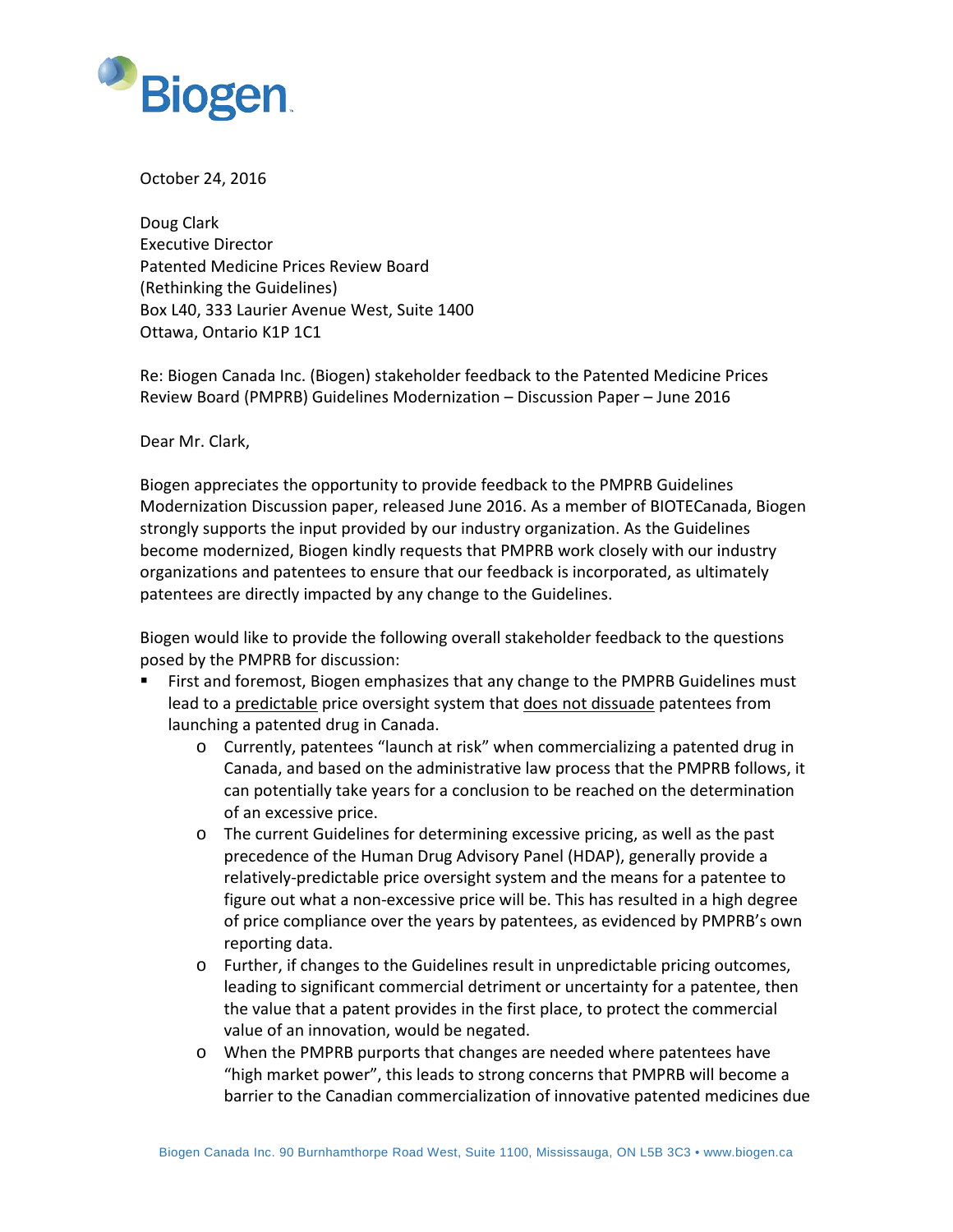to unpredictable pricing outcomes across a range of therapeutic areas. PMPRB's definition of high market power—few or no therapeutic alternatives; high patient need, etc. — could apply to a broad array of therapeutic areas where the unmet patient need is highest and where innovation is needed the most. Therapeutic areas could include products for rare diseases, as well as relatively common ones, such as Alzheimer's, that currently lack any effective treatment. High market power should not automatically presume the *abuse* of monopoly patent rights as it relates to excessive pricing. Furthermore, as discussed below, there are other agencies in the market place beyond the PMPRB's purview that have the mandate to evaluate the *value* of such high market power products for appropriate pricing in the context of reimbursement. Finally, any "high market power" of a patentee is balanced by the monopsony purchasing power of relatively few payers in our market place, and within the public payers, now through a single "purchasing" collective, the Pan-Canadian Pharmaceutical Alliance (pCPA).

- o As a patentee investing significant funds into global research, including in Canada, to ultimately bring innovation to therapeutic areas of high unmet need where there are few or no therapeutic alternatives, there needs to be a predictable method to determine the upper boundary (i.e. excessive) of a pricing proposition. This is crucial to facilitate timely commercialization, proper fiscal planning, and most importantly, ensuring timely product availability for Canadians.
- Biogen emphasizes that the terms "excessive" and "affordable" are not the same, and should not be used interchangeably in the execution of PMPRB's mandate. There are multiple dimensions to a drug's price, and many of these dimensions are not within PMPRB's purview.
	- o Biogen agrees with and supports that the PMPRB's mandate and jurisdiction should be on a patented drug's *excessive price*.
	- o Excessiveness reflects an upper boundary, beyond which a price would be judged to be exorbitant. Affordability would reflect one's financial means, and thus for pharmaceuticals, ought to be placed in the context of the drug and overall Canadian healthcare budgets, as well as societal values. Given that PMPRB is not a payer, it cannot adequately reflect these values to determine affordability.
	- o The CIHI data referenced in the BIOTECanada submission clearly show that based on several key metrics (including: prescription drug year-over-year growth, growth relative to CPI, and public spend relative to overall healthcare spend), patented drugs remain affordable.
	- o Furthermore, Biogen's position is that affordability needs to be considered within the broader contexts of the drug's *value* in treating a disease for which the drug is intended, as well as the associated cost consequences, including medical, productivity-related, and societal costs. These evaluations are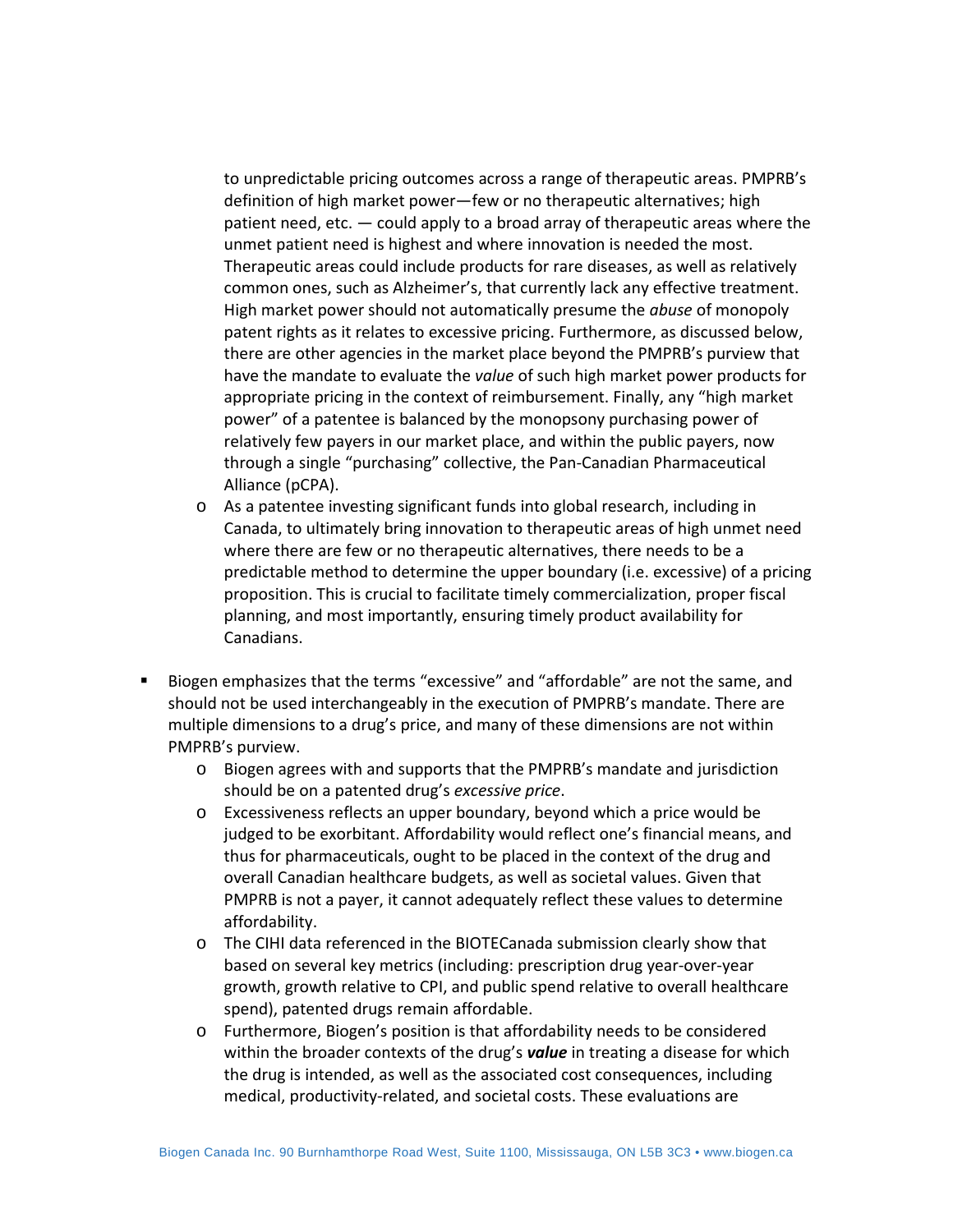conducted through the health technology assessment process, external to the PMPRB. Finally, if a drug does deliver compelling *value*, then affordability ought to be placed within the context of *adequate* budgetary funding, and societal priorities as deemed by the ultimate payer, and the constituents it represents. Budgetary funding and societal priority determinations do not appear to be within the mandate of PMPRB.

- o It is Biogen's position that the factors outlined in **Section 85** of the Patent Act should be the sole factors that the PMPRB takes into consideration for determining whether a price is excessive.
- Similar to pricing dynamics in other market-based industries, there does not need to be, nor is there economic justification for a *single* price across excessive, value, and acquisition prices. Nor should there be a *single* price across the different types of payers who represent widely-differing profit motives, economic and budgetary situations, constituents, priorities, acquisition volumes, etc.
	- o Just like other market-based industries, prices vary across customers due to various purchasing factors and considerations—this is part of normal economic behavior between suppliers and purchasers.
	- o Attempting to control this variance by determining that any price above the lower boundary of this variance as "excessive" would be interfering with and distorting the normal market dynamics. It would also run counter to the PMPRB policy of not penalizing patentees from offering benefits to a purchaser in recognition of its unique purchasing dynamic (e.g. a drug plan that represents a vulnerable population).
	- o Since other public agencies exist in Canada to manage the additional elements associated with price setting that operate below the excessive threshold, Biogen asserts that the PMPRB's mandate should *continue* to be focused on setting the upper boundary or excessive price to send an appropriate, predictable, and valuable threshold to both manufacturers (patentees) and the market (payers) to operate within. Price variation under the excessive threshold is an acceptable market-based dynamic, and may often reflect the patentee offering a benefit to that individual or class of purchaser.
- Public list prices are an appropriate benchmark in determining price excessiveness regardless of what (confidential) discounts or rebates are offered to reach a mutually acceptable *acquisition* price, which accounts for value and affordability to the end payer.
	- o Public list prices, like manufacturer list prices in any other market-based industry for higher cost items (e.g. military goods, transportation goods, capital equipment, etc.) provide the basis for comparisons, regardless of ultimate acquisition price. Notably, the end acquisition price can vary by purchaser type, volume purchased, contractual considerations, etc. and the discounts and rebates are often confidential.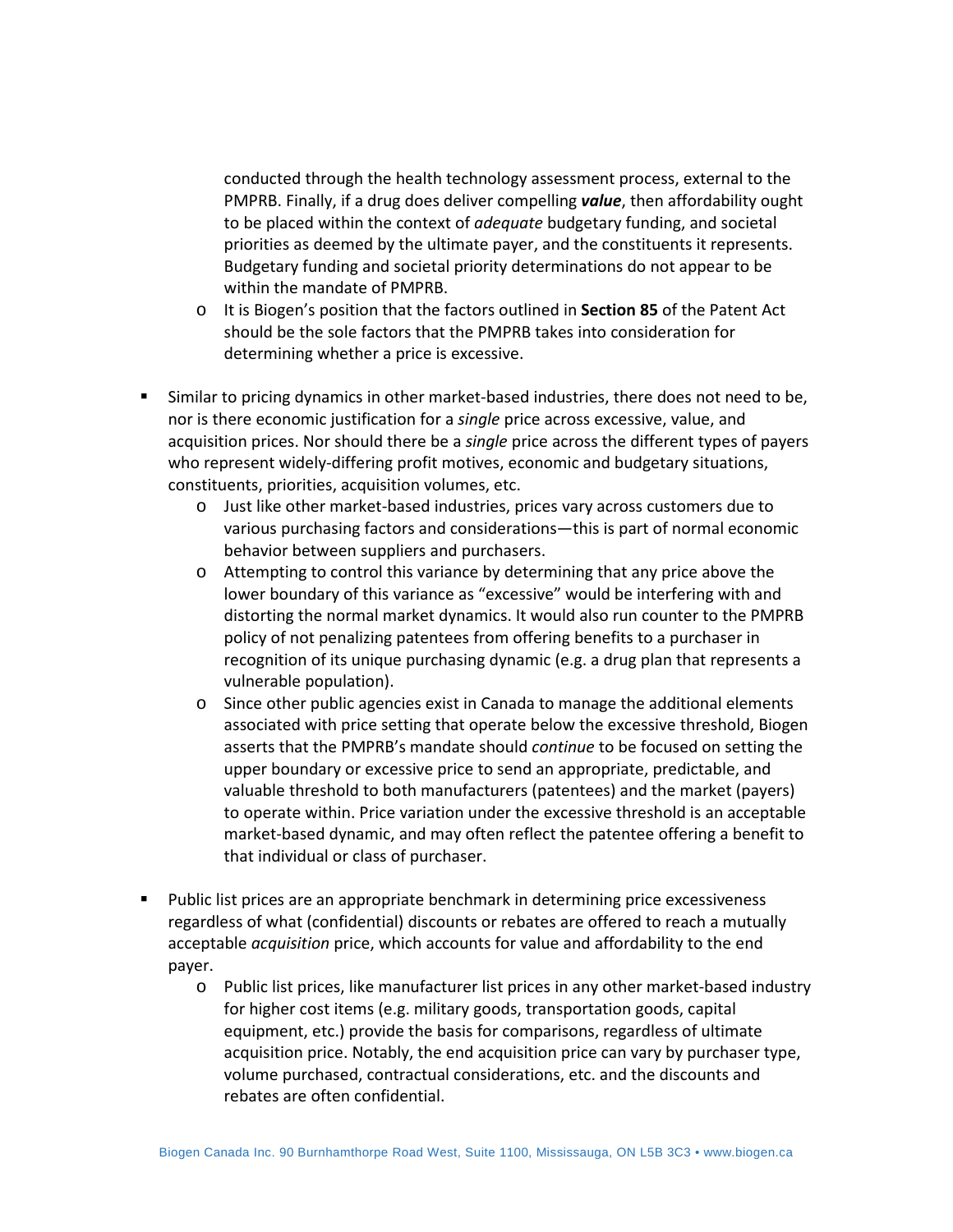- o Thus, for purposes of setting an excessive threshold, list prices do act as a broad baseline for comparison, particularly if yearly CPI-allowable increases are reflected to account for inflation.
- The HDAP classification of a patented drug's therapeutic benefit already guides the weighting of Section 85 factors used in assessing a new product's introductory price.
	- o As well, the HDAP already tends to classify most new drugs as having "little or no therapeutic benefit"—thus setting a clear and restrictive upper boundary price to be no higher than the local therapeutic comparator class (TCC). Only those few products that are classified in higher categories, affirming innovation that provides incremental benefit and value, can the price be higher than the local TCC, but these prices are still constrained through international referencing (to the median).
	- o CPI is a fair method of assessing whether a product's ongoing price is excessive, as it is a widely-used economic benchmark to index the real value of a price change. Notably when many public jurisdictions do not allow patentees to recognize CPI increases, the real-dollar price of patented products is actually *decreasing* over time when adjusted for inflation.
- Using the median international price of the currently-referenced international jurisdictions is a fair and balanced method of setting the excessive price ceiling for an introductory product when it is the pivotal test. The median price accounts for the country-specific distorting factors behind a very high or very low price by selecting the middle country price as the reference.
	- o The median balances the differences in the geo-political, economic, social, exchange rate, burden of disease, drug policy situations, etc., amongst the reference countries that may be reflected in a given price.
	- o As discussed in the BIOTECanada submission, the United States is a relevant comparator country due to geographic, economic, trade, and standard of life reasons and similarities.
- **Prices during the patent period are evaluated over time by other agencies and various** payers through therapeutic reviews, and contract renewals and renegotiations.
- **The patent period has also been significantly reduced through the initial evaluation** process to gain reimbursement, which does not take into account any foregone revenues and more importantly, the delayed patient access during this initial period as a consideration for determining any excessive revenues. Notably, the "social contract" of a patent for pharmaceuticals already has an inherent price revision schedule whereby following the expiry of the relevant patent, the *acquisition cost* for payers is substantially "revised" downwards through the entry of generics, and subsequent entry biologics.